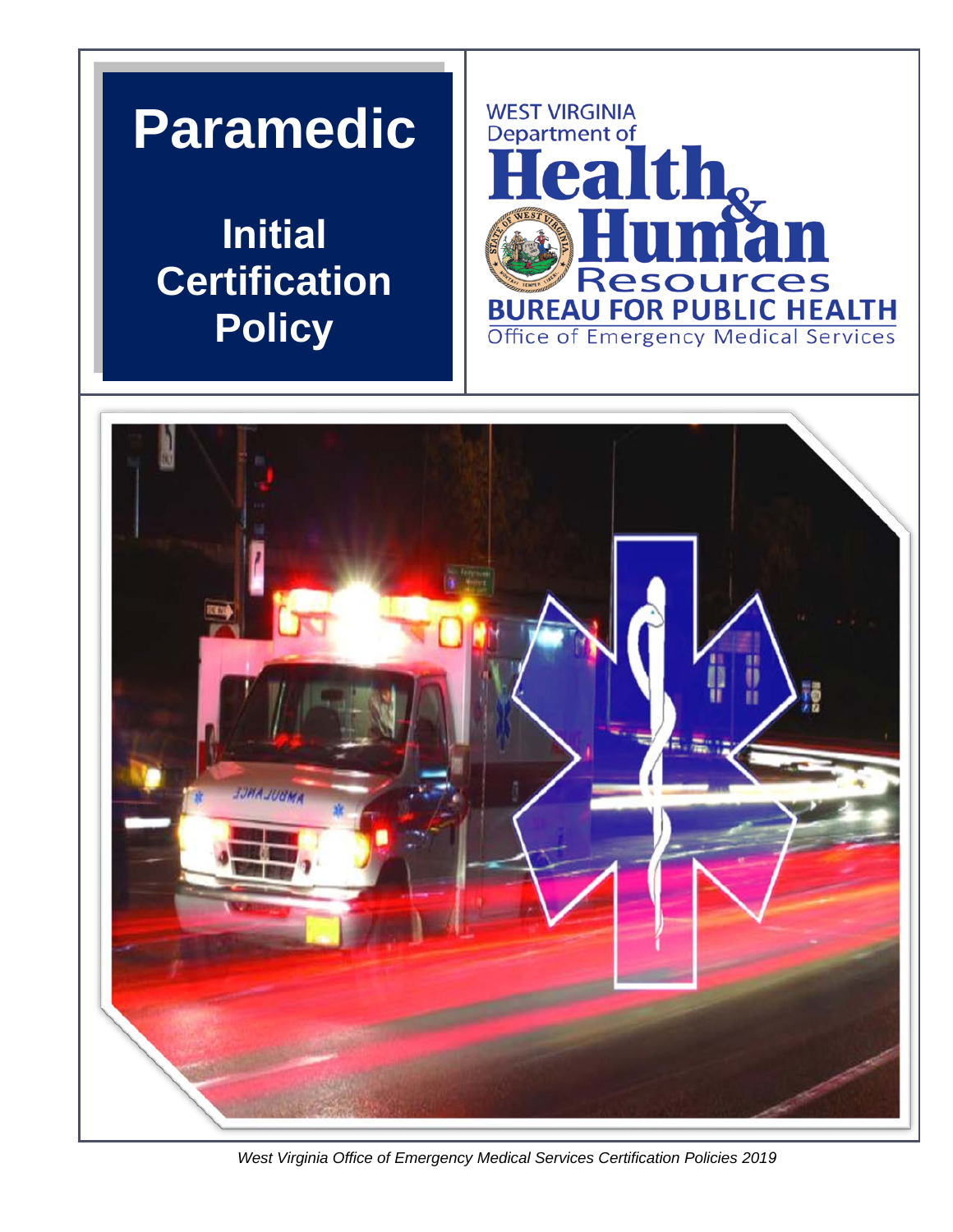

## **Paramedic Initial Certification Policy and Procedures**

**PURPOSE:** To establish requirements necessary for all applicants seeking certification and authorization to be credentialed and practice at the Paramedic level.

**POLICY:** To ensure consistent standards and procedures for certifying as a Paramedic in West Virginia.

## **PROCEDURE/REQUIREMENTS:**

- **A.** Create a valid WVOEMS account.
- **B.** Create a valid National Registry account.
- **C.** Apply for certification by completing an online application at www.wvoems.org/ecert.
- **D.** Submit the appropriate fees as required in WV §64 CSR 48-6.9.
- **E.** Be 18 years of age or greater.
- **F.** Disclose any limitation or exclusion by any EMS Agency, EMS Medical Director, or any other healthcare professions certification or licensing authority in any state, territory or the U.S. Military Services.
- **G.** Apply for and be cleared by the State and National background checks for WVOEMS as required in WV §16- 4C-8.1.1.
- **H.** Possess a current EMT certification.
- **I.** Successfully complete Hazmat Awareness training meeting OSHA 1910.120 or higher standards.
- **J.** Successfully complete a WVOEMS approved MCI Awareness and Operations (6 hours). *This requirement only applies if the applicant has never completed this program previously. This initial program is a onetime only requirement.*
- **K.** Successfully complete an approved CPR refresher course meeting WV §64 CSR 48-6.8.a.4. at the professional/healthcare provider level.